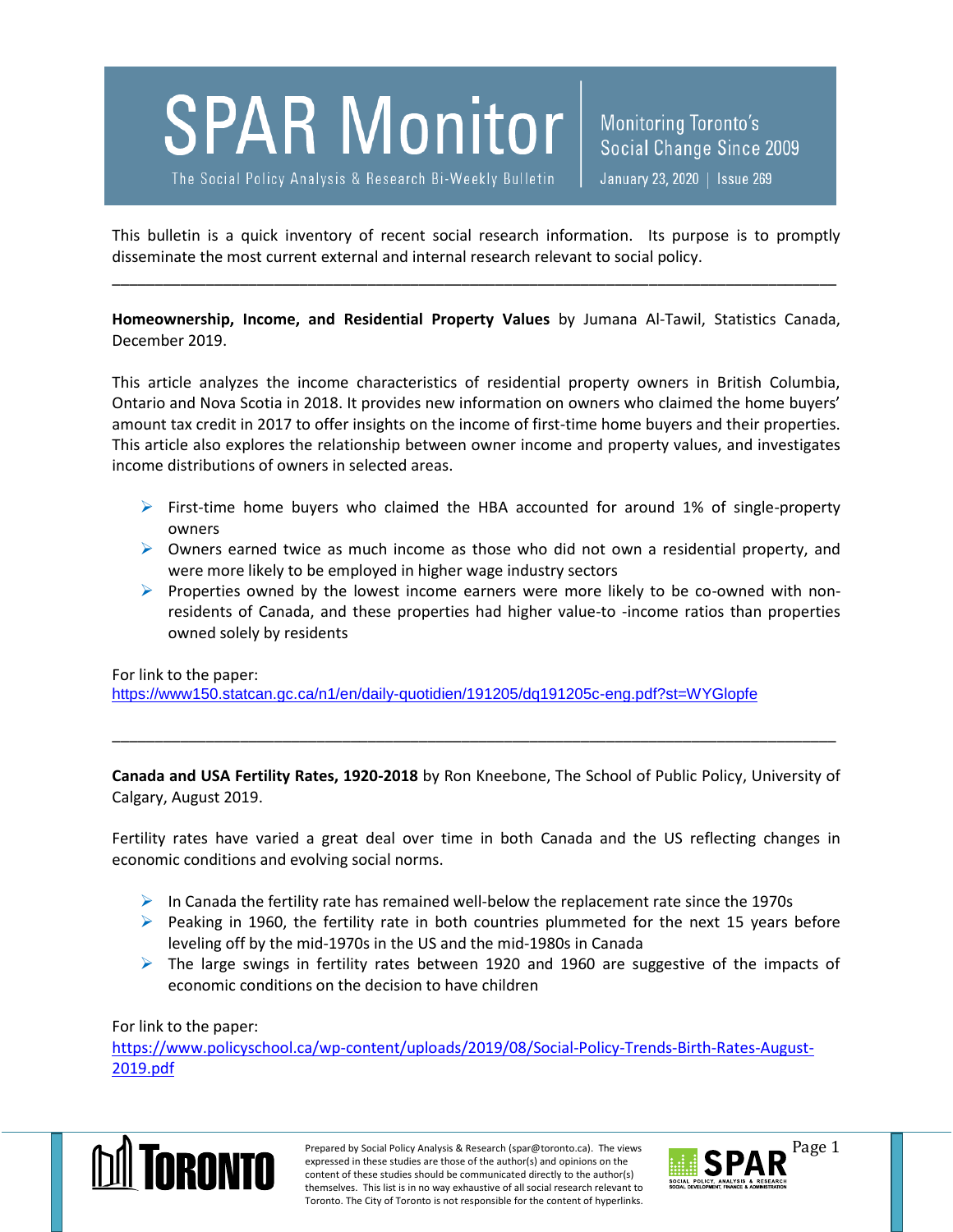**The Impact of the Manufacturing Decline on Local Labour Markets in Canada** by Rene Morissette, Statistics Canada, January 2020.

\_\_\_\_\_\_\_\_\_\_\_\_\_\_\_\_\_\_\_\_\_\_\_\_\_\_\_\_\_\_\_\_\_\_\_\_\_\_\_\_\_\_\_\_\_\_\_\_\_\_\_\_\_\_\_\_\_\_\_\_\_\_\_\_\_\_\_\_\_\_\_\_\_\_\_\_\_\_\_\_\_\_\_\_\_

From the early 2000s to the mid-2010s, the number of employees in manufacturing fell by roughly half a million in Canada. During that period, the percentage of Canadian men aged 21 to 55 employed mainly full time for at least 48 weeks in a given year fell by 5 percentage points, from 63.6% in 2000 to 58.6% in 2015. This study investigates whether the two trends are connected, i.e., whether the decline in manufacturing employment caused a decline in employment rates and wages among men.

- From 2001 to 2016, the number of Canadian employees working in manufacturing fell by roughly half a million, dropping from 1.98 million in 2001 to 1.48 million in 2016
- $\triangleright$  [A] 5 percentage point decline in the share of the population employed in manufacturing in a given census metropolitan area (CMA) or census agglomeration led to a 4.5 percentage point decline in full-year, full-time employment rates among men and at least a 6.9% decline in their real weekly wages
- $\triangleright$  [T]he results indicate that relatively few groups of women appear to have been adversely affected by the decline in manufacturing employment

For link to the paper:

<https://www150.statcan.gc.ca/n1/pub/11f0019m/11f0019m2020003-eng.pdf>

**Canada's Colour Coded Income Inequality** by Sheila Block, Grace-Edward Galabuzi, and Ricardo Tranjan, Canadian Centre for Policy Alternatives, December 2019.

\_\_\_\_\_\_\_\_\_\_\_\_\_\_\_\_\_\_\_\_\_\_\_\_\_\_\_\_\_\_\_\_\_\_\_\_\_\_\_\_\_\_\_\_\_\_\_\_\_\_\_\_\_\_\_\_\_\_\_\_\_\_\_\_\_\_\_\_\_\_\_\_\_\_\_\_\_\_\_\_\_\_\_\_\_

This paper uses 2016 census data to paint a portrait of income inequality between racialized and nonracialized Canadians. It also looks at the labour market discrimination faced by racialized workers in 2006 and 2016.

- $\triangleright$  Racialized women had the highest unemployment rate at 9.6%, followed by racialized men at 8.8%, non-racialized men at 8.2%, and non-racialized women at 6.4%
- $\triangleright$  The racialized gap in capital gains is clear: 8.3% of the racialized population over the age of 15 reported capital gains, compared to 11.9% of the non-racialized population
- $\triangleright$  From 2006 to 2016, there was little change to the patterns of employment and earnings inequality along racial and gender lines in Canada
- $\triangleright$  The average investment income for the non-racialized population (\$11,428) is 47% higher than the average for the racialized population (\$7,774)

For link to the paper:

[https://www.policyalternatives.ca/sites/default/files/uploads/publications/National%20Office/2019/12](https://www.policyalternatives.ca/sites/default/files/uploads/publications/National%20Office/2019/12/Canada%27s%20Colour%20Coded%20Income%20Inequality.pdf) [/Canada%27s%20Colour%20Coded%20Income%20Inequality.pdf](https://www.policyalternatives.ca/sites/default/files/uploads/publications/National%20Office/2019/12/Canada%27s%20Colour%20Coded%20Income%20Inequality.pdf)